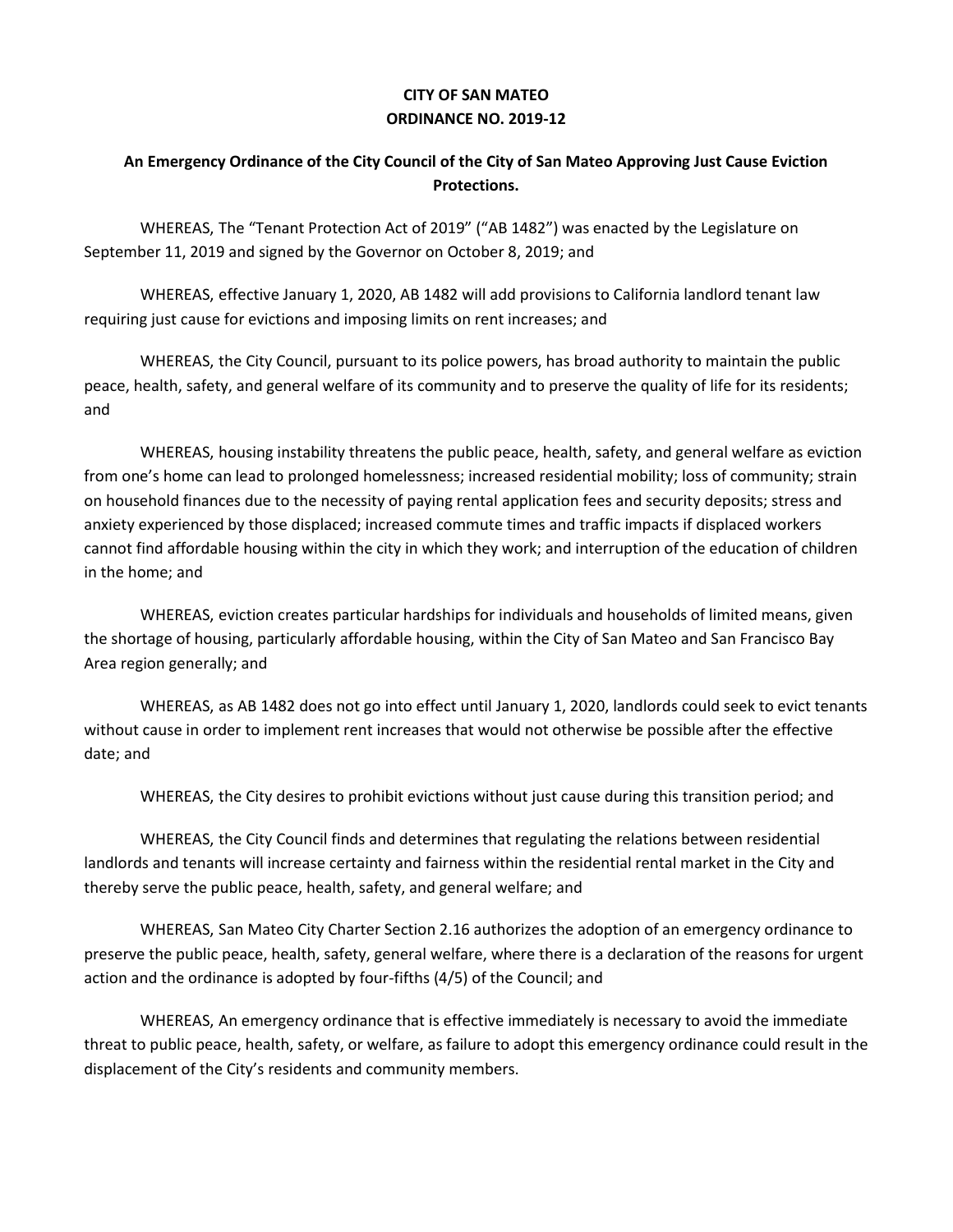## NOW, THEREFORE, THE COUNCIL OF THE CITY OF SAN MATEO ORDAINS AS FOLLOWS:

**Section 1. Incorporation of Recitals.** The City Council finds that the foregoing recitals and administrative report presented with this ordinance are true and correct and are incorporated in this ordinance by this reference and adopted as findings of the City Council.

**Section 2. Findings.** The City Council hereby finds, determines and declares that this emergency ordinance, adopted pursuant to San Mateo City Charter Section 2.16, is necessary because:

(a) Housing, particularly affordable housing, is difficult to procure in the San Francisco Bay Area and in San Mateo. Evictions without just cause occurring in advance of the effectiveness of AB 1482 destabilize the housing market and can result in the loss of affordable housing.

(b) For the immediate preservation of the public peace, health, safety, and general welfare the City Council finds that it is necessary to adopt an ordinance regulating just cause evictions, for all reasons set forth in the recitals.

(c) Without the imposition of this ordinance, evictions without cause may result in the displacement of residential tenants who would be forced to find new housing in a ever-more expensive housing market before a non-emergency ordinance or AB 1482 would become effective, and would significantly increase the risk of residential tenants becoming homeless.

(d) There is a current and immediate threat to the public peace, health, safety, and general welfare of the City and its community due in part to the adoption of AB 1482 which increases the risk of tenant displacement prior to the effective date of the bill, thereby necessitating the immediate enactment of this emergency ordinance in order to ensure that tenant are not turned out of their homes without just cause.

**Section 3. Urgent Need.** Based on the foregoing recitals and findings, all of which are deemed true and correct, this ordinance is urgently needed for the immediate preservation of the public peace, health, safety, or welfare. This ordinance shall take effect immediately upon adoption in accordance with the provisions set forth in San Mateo City Charter Section 2.16.

## **Section 4. Just Cause Eviction Protections.**

(a) Notwithstanding any other law, after a tenant has continuously and lawfully occupied a residential real property for twelve (12) months, the owner of the residential real property shall not terminate the tenancy without just cause, which shall be stated in the written notice to terminate tenancy. If any additional adult tenants are added to the lease before an existing tenant has continuously and lawfully occupied the residential real property for twenty-four (24) months, then this section shall only apply if either of the following are satisfied:

(1) All of the tenants have continuously and lawfully occupied the residential real property for twelve (12) months or more.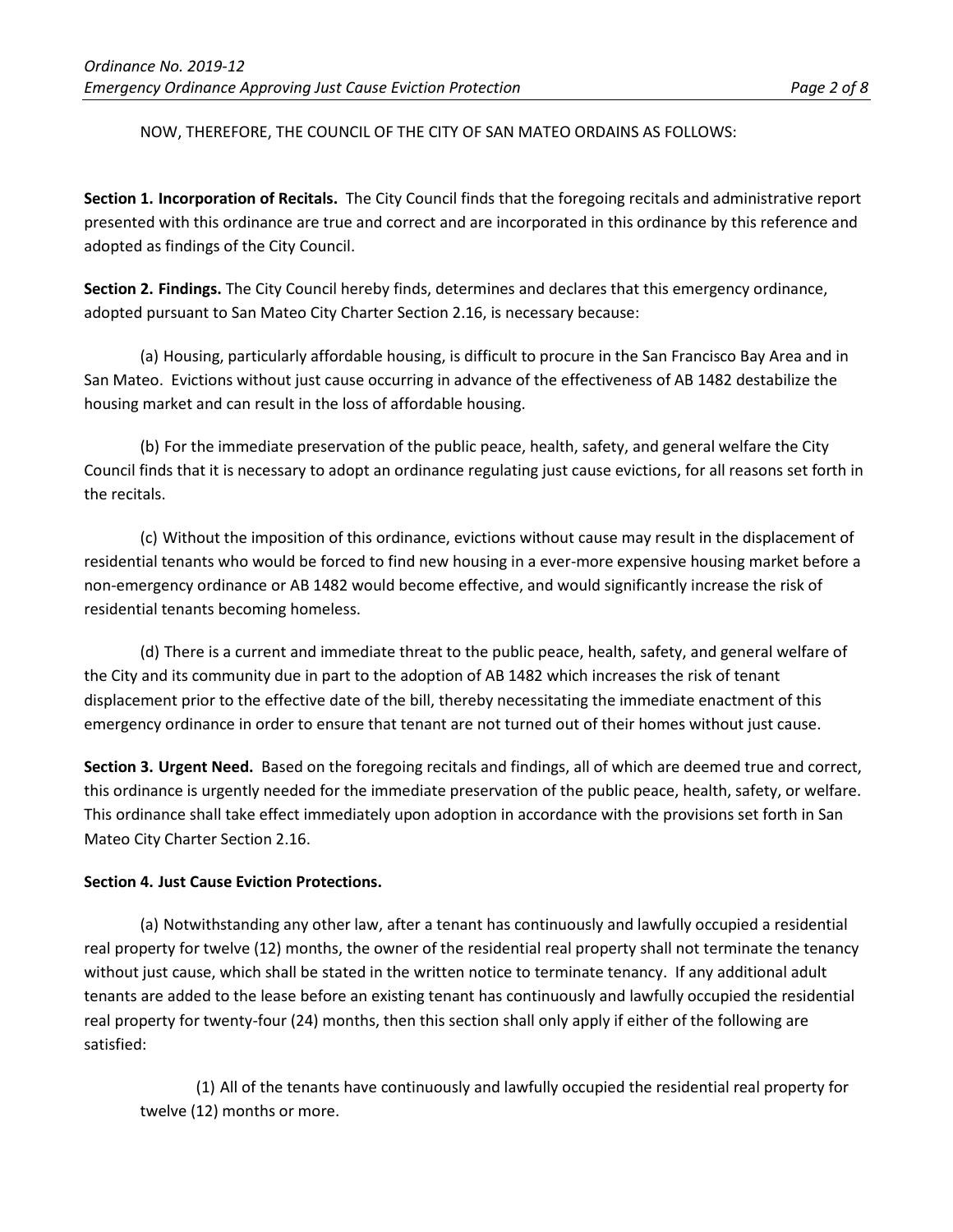(2) One or more tenants have continuously and lawfully occupied the residential real property for twenty-four (24) months or more.

(b) For the purposes of this section, "just cause" includes either of the following:

(1) At-fault just cause, which is any of the following:

(A) Default in the payment of rent.

(B) A breach of a material term of the lease, as described in paragraph three (3) of Section 1161 of the California Code of Civil Procedure, including, but not limited to, violation of a provision of the lease after being issued a written notice to correct the violation.

(C) Maintaining, committing, or permitting the maintenance or commission of a nuisance as described in paragraph four (4) of Section 1161 of the California Code of Civil Procedure.

(D) Committing waste as described in paragraph four (4) of Section 1161 of the California Code of Civil Procedure.

(E) The tenant had a written lease that terminated on or after November 5, 2019, and after a written request or demand from the owner, the tenant has refused to execute a written extension or renewal or the lease for an additional term of similar duration with similar provisions, provided that those terms do not violate this section or any other provision of law.

(F) Criminal activity by the tenant on the residential real property, including any common areas, or any criminal activity or criminal threat, as defined in subdivision (a) of Section 422 of the California Penal Code, on or off the residential real property, that is directed at any owner or agent of the owner of the residential real property.

(G) Assigning or subletting the premises in violation of the tenant's lease, as described in paragraph four (4) of Section 1161 of the California Code of Civil Procedure.

(H) The tenant's refusal to allow the owner to enter the residential real property as authorized by Sections 1101.5 and 1954 of the California Civil Code and Sections 13113.7 and 17926.1 of the California Health and Safety Code.

(I) Using the premises for an unlawful purpose as described in paragraph four (4) of Section 1161 of the California Code of Civil Procedure.

(J) The employee, agent, or licensee's failure to vacate after their termination as an employee, agent, or licensee as described in paragraph one (1) of Section 1161 of the California Code of Civil Procedure.

(K) When the tenant fails to deliver possession of the residential property after providing the owner written notice as provided in Section 1946 of the California Civil Code of the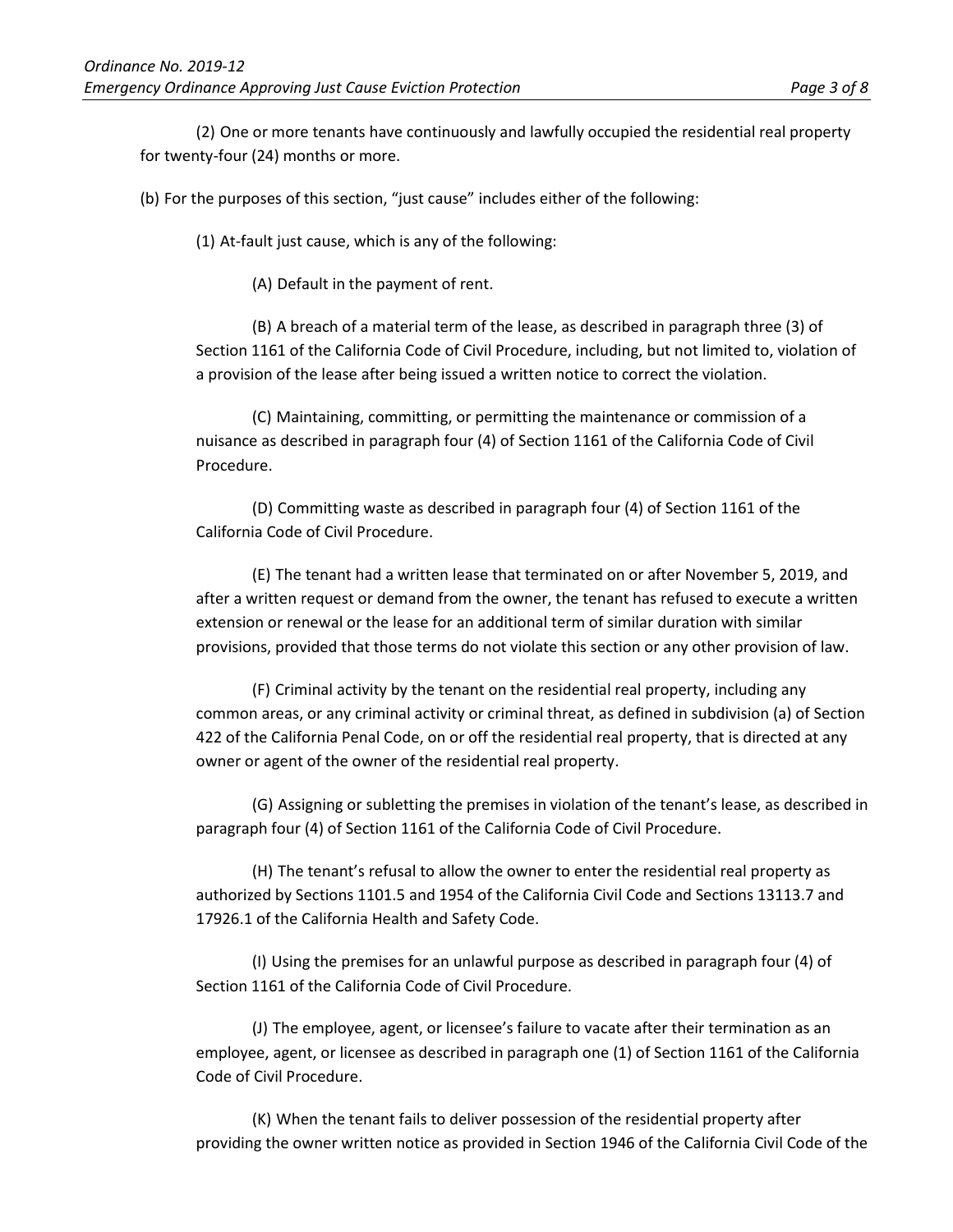tenant's intention to terminate the hiring of the real property, or makes a written offer to surrender that is accepted in writing by the landlord, but fails to deliver possession at the time specified it that written notice as described in paragraph five (5) of Section 1161 of the California Code of Civil Procedure.

(2) No-fault just cause, which includes any of the following:

(A) Intent to occupy the residential real property by the owner or their spouse, domestic partner, children, grandchildren, parents, or grandparents.

(B) Withdrawal of the residential real property from the rental market.

(C) Compliance with order to vacate.

(i) The owner complying with any of the following:

(I) An order issued by a government agency or court relating to habitability that necessitates vacating the residential real property.

(II) An order issued by a government agency or court to vacate the residential real property.

(III) A local ordinance that necessitates vacating the residential real property.

(ii) If it is determined by any government agency or court that the tenant is at fault for the condition or conditions triggering the order or need to vacate under clause (i), the tenant shall not be entitled to relocation assistance as outlined in paragraph three (3) of subdivision (d).

(D) Demolition or substantial remodel.

(i) Intent to demolish or to substantially remodel the residential real property.

(ii) For the purposes of this subparagraph, "substantially remodel" means the replacement or substantial modification of any structural, electrical, plumbing, or mechanical system that requires a permit from a governmental agency, or the abatement of hazardous materials, including lead-based paint, mold, or asbestos, in accordance with applicable federal, state, and local laws, that cannot be reasonably accomplished in a safe manner with the tenant in place and that requires the tenant to vacate the residential real property for at least thirty (30) days. Cosmetic improvements alone, including painting, decorating, and minor repairs, or other work that can be performed safely without having the residential real property vacated, do not qualify as substantial rehabilitation.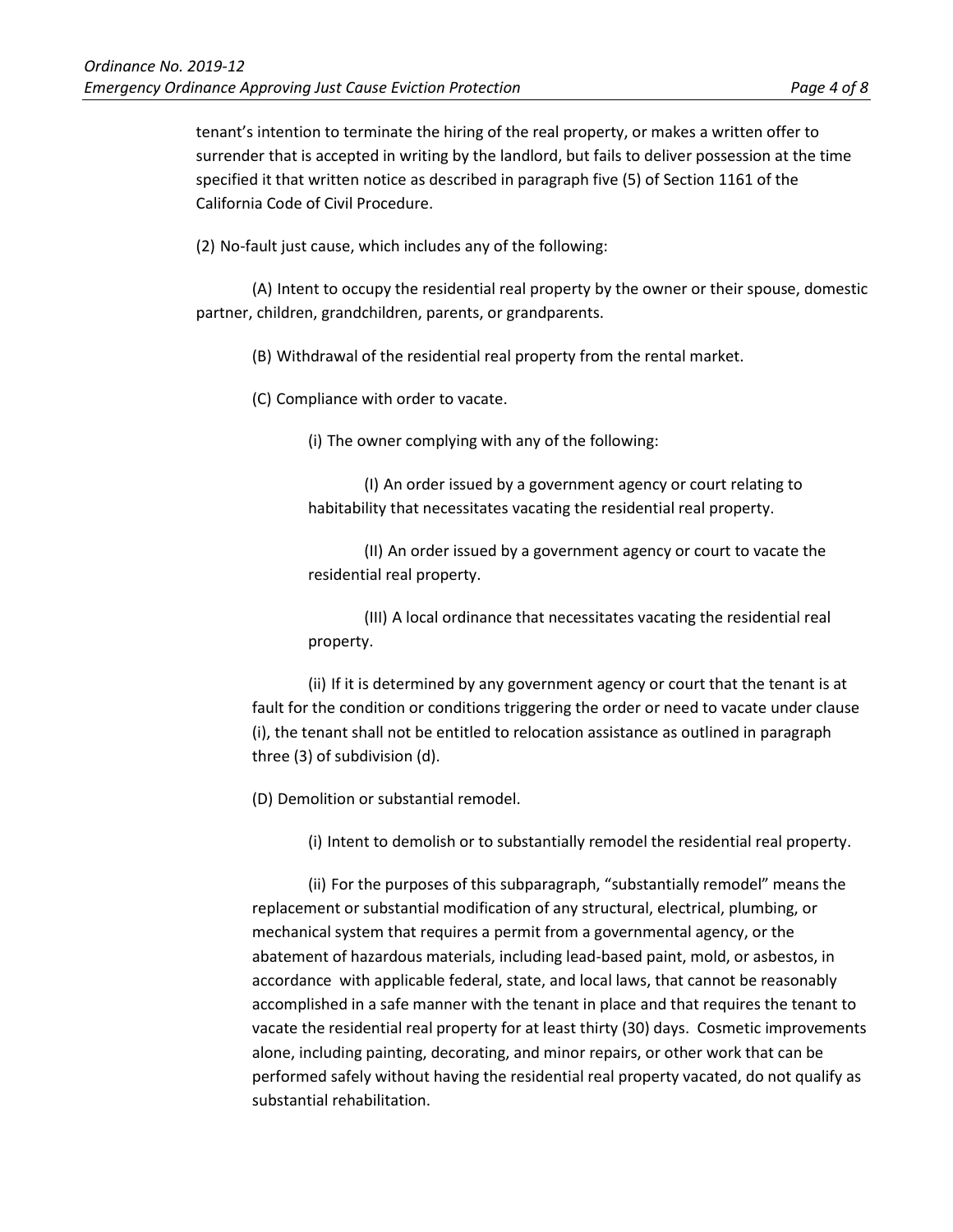(c) Before an owner of residential real property issues a notice to terminate a tenancy for just cause that is a curable lease violation, the owner shall first give notice of the violation to the tenant with an opportunity to cure the violation pursuant to paragraph three (3) of Section 1161 of the California Code of Civil Procedure. If the violation is not cured within the time period set forth in the notice, a three-day (3-day) notice to quit without an opportunity to cure may thereafter be served to terminate the tenancy.

(d) Rental assistance or waiver of rent.

(1) For a tenancy for which just cause is required to terminate the tenancy under subdivision (a), if an owner of residential real property issues a termination notice based on a no-fault just cause description in paragraph two (2) of subdivision (b), the owner shall, regardless of the tenant's income, at the owner's option, do one of the following:

(A) Assist the tenant to relocate by providing a direct payment to the tenant as described in paragraph three (3) below.

(B) Waive, in writing, the payment of rent for the final month of the tenancy, prior to the rent becoming due.

(2) If an owner issues a notice to terminate a tenancy for no-fault just cause, the owner shall notify the tenant of the tenant's right to relocation assistance or rent waiver pursuant to this section. If the owner elects to waive the rent for the final month of the tenancy as provided in subparagraph (B) of paragraph one (1), the notice shall state the amount of rent waived and that no rent is due for the final month of the tenancy.

(3)

(A) The amount of relocation assistance or rent waiver shall be equal to one (1) month of the tenant's rent that was in effect when the owner issued the notice to terminate the tenancy. Any relocation assistance shall be provided within fifteen (15) calendar days of service of the notice.

(B) If a tenant fails to vacate after the expiration of the notice to terminate the tenancy, the actual amount of any relocation assistance or rent waiver provided pursuant to this subdivision shall be recoverable as damages in an action to recover possession.

(C) The relocation assistance or rent waiver required buy this section shall be credited against any other relocation assistance required by any other law.

(4) An owner's failure to strictly comply with this subdivision shall render the notice of termination void.

(e) This section shall not apply to the following types of residential real properties or residential circumstances: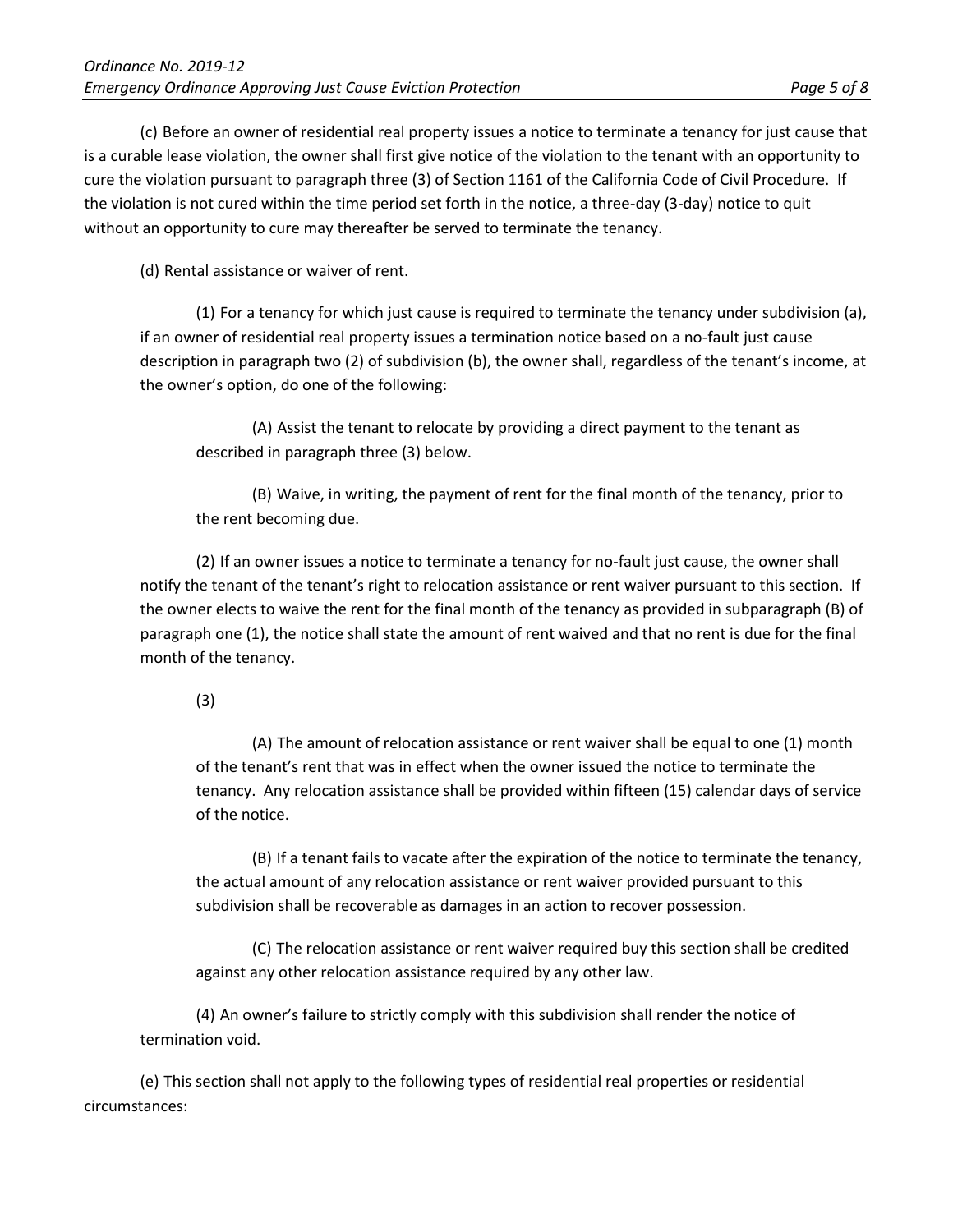(1) Transient and tourist hotel occupancy as defined in subdivision (b) of Section 1940 of the California Civil Code.

(2) Housing accommodations in a nonprofit hospital, religious facility, extended care facility, licensed residential care facility for the elderly, as defined in Section 1569.2 of the California Health and Safety Code, or an adult residential facility, as defined in Chapter six (6) of Division six (6) of Title twentytwo (22) of the Manual of Policies and Procedures published by the California State Department of Social Services.

(3) Dormitories owned and operated by an institution of higher education or a kindergarten and grades one (1) to twelve (12), inclusive, school.

(4) Housing accommodations in which the tenant shares bathroom or kitchen facilities with the owner who maintains their principal residence at the residential real property.

(5) Single-family owner-occupied residences, including a residence in which the owner-occupant rents or leases no more than two (2) units or bedrooms, including, but not limited to, an accessory dwelling unit or a junior accessory dwelling unit.

(6) A duplex in which the owner occupies one of the units as the owner's principal place of residence at the beginning of the tenancy, so long as the owner continues in occupancy.

(7) Housing that has been issued a certificate of occupancy within the previous fifteen (15) years.

(8) Residential real property that is alienable separate from the title to any other dwelling unit, provided that the following applies:

(A) The owner is not any of the following:

(i) A real estate investment trust, as defined in Section 856 of the Internal Revenue Code.

(ii) A corporation.

(iii) A limited liability company in which at least one member is a corporation.

(9) Housing restricted by deed, regulatory restriction contained in an agreement with a government agency, or other recorded document as affordable housing for persons and families of very low, low, or moderate income, as defined in Section 50093 of the California Health and Safety Code, or subject to an agreement that provides housing subsidies for affordable housing for persons and families of very low, low, or moderate income, as defined in Section 50093 of the California Health and Safety Code or comparable federal statutes.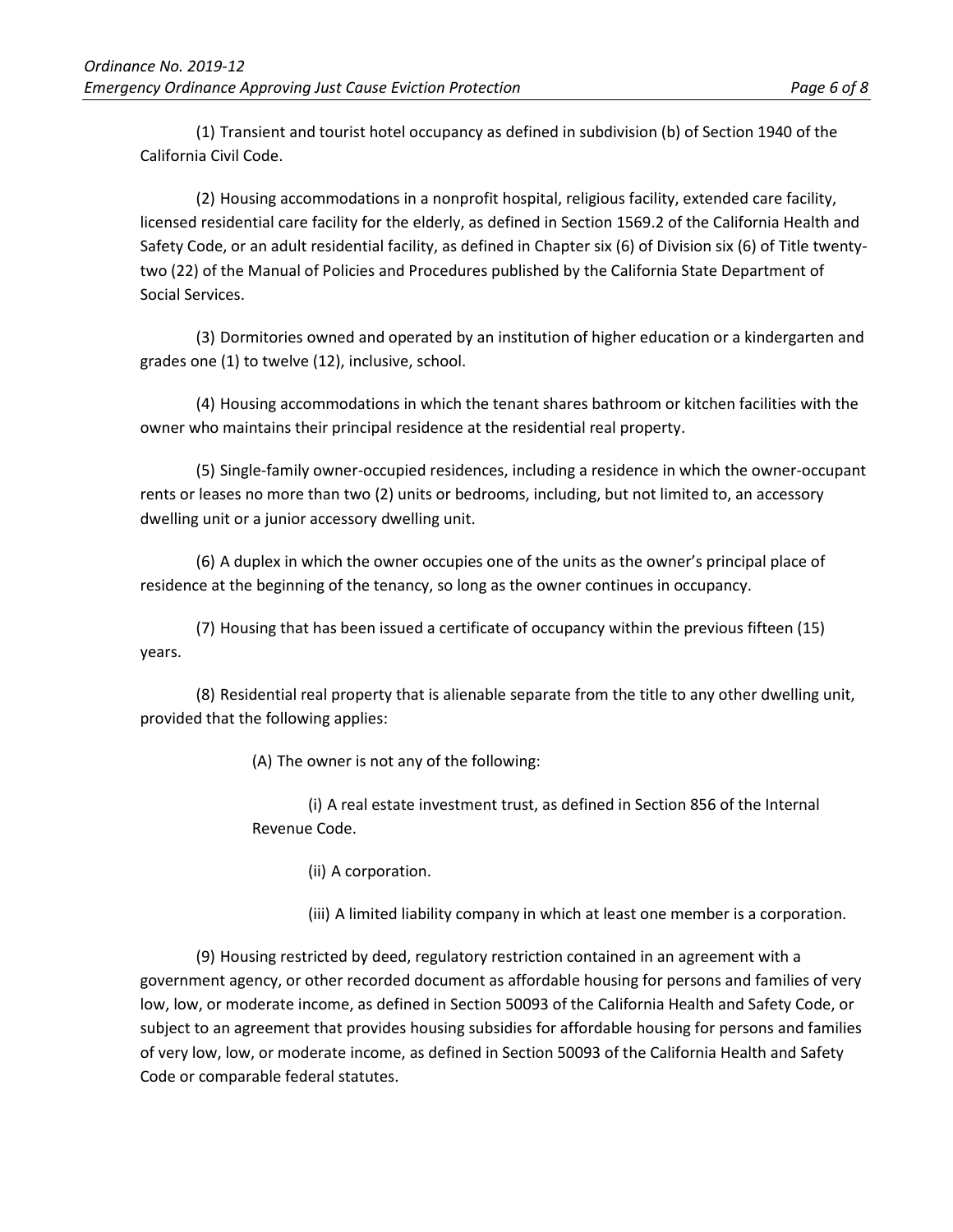(f) The provisions of this section shall apply to all residential rental units not specified as exempt from its requirements, where a notice to vacate or quit any such rental unit has been served within the  $4<sup>th</sup>$  quarter of 2019, from October 1, 2019 to December 31, 2019.

(g) Any waiver of the rights under this section shall be void as contrary to public policy.

(h) For the purposes of this section, the following definitions shall apply:

(1) "Owner" and "residential real property" shall have the same meaning as those terms are defined in California Civil Code Section 1954.51.

(2) "Tenancy" means the lawful occupation of residential real property and includes a lease or sublease.

**Section 5. Enforcement.** An owner's failure to comply with any requirement of this ordinance, is a complete affirmative defense in an unlawful detainer or other action brought by the owner to recover possession of the rental unit.

**Section 6. Effectiveness.** This emergency ordinance shall remain in effect through December 31, 2019. On January 1, 2020, this ordinance shall be repealed and shall be of no further force and effect.

**Section 7. Environmental determination.** In accordance with California Environmental Quality Act guidelines section 15061(b)(3), adoption of this emergency ordinance is exempt from the provisions of the California Environmental Quality Act because there is no possibility that the implementation of this ordinance may have significant effects on the environment. This ordinance will apply tenant protections to existing residential units for a limited period of time.

**Section 8. Severability.** If any section, subsection, sentence, clause or phrase of this ordinance is for any reason held to be invalid, such decision shall not affect the validity of the remaining portions of this ordinance. The City Council hereby declares that it should have adopted the ordinance and each section, subsection, sentence, clause or phrase thereof, irrespective of the fact that any one or more sections, subsections, sentences, clauses or phrases be declared invalid or unconstitutional.

**Section 9. Publication.** This ordinance shall be published in the official city newspaper in accordance with Section 2.16 of the City Charter.

**Section 10. Legislative history and effective date.** This ordinance was adopted on November 4, 2019 and shall be effective immediately.

The foregoing ordinance was adopted by the City Council of the City of San Mateo, State of California by the following vote:

AYES: Council Members Bonilla, Papan, Goethals and Rodriguez

NOES: None

ABSENT: Council Vacancy